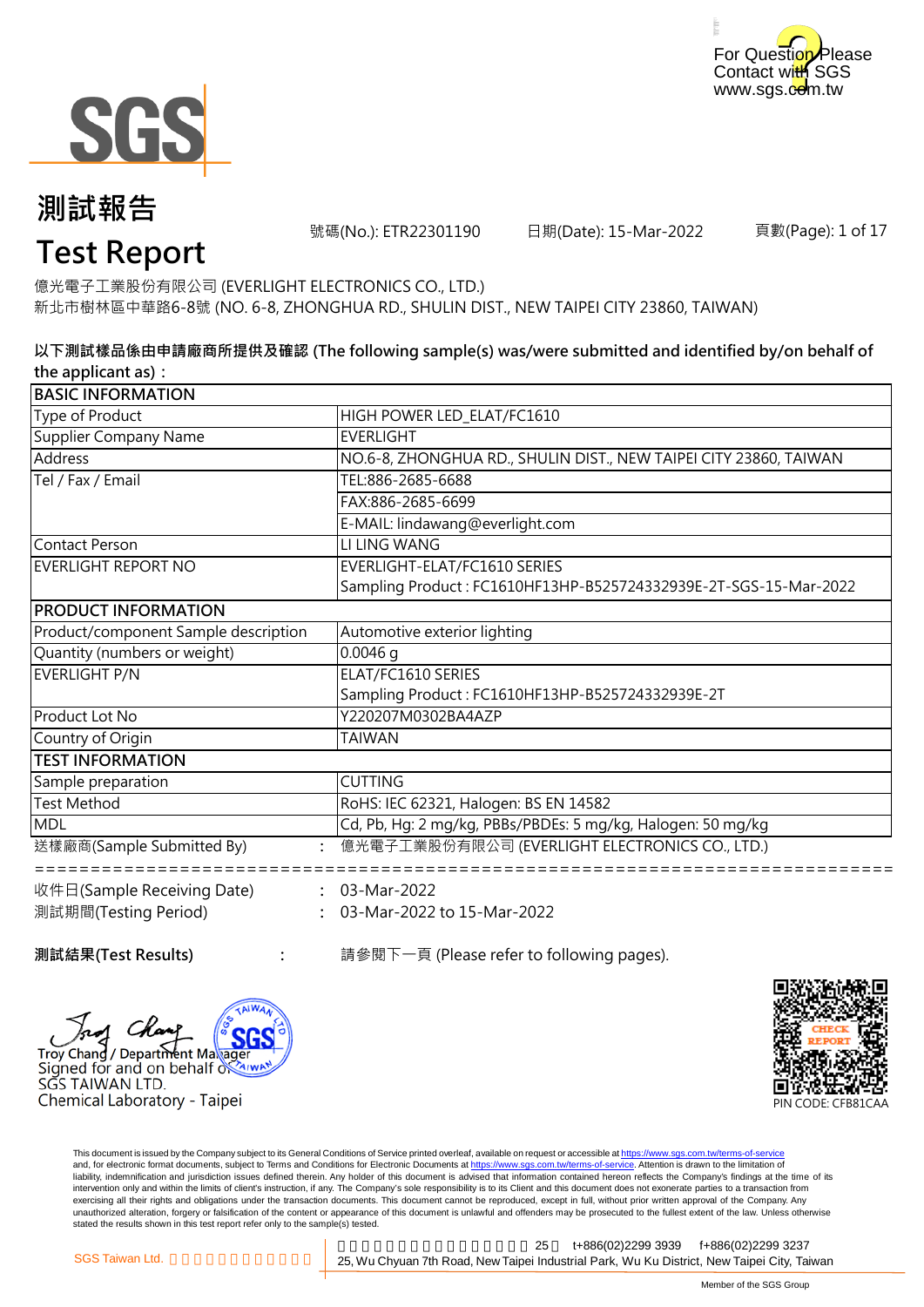

號碼(No.): ETR22301190 日期(Date): 15-Mar-2022

limits of PAHs requirement (Category 3)「Other consumer products」 as set

by German Committee on Product Safety (AfPS) GS PAHs.)

頁數(Page): 2 of 17

### 億光電子工業股份有限公司 (EVERLIGHT ELECTRONICS CO., LTD.)

新北市樹林區中華路6-8號 (NO. 6-8, ZHONGHUA RD., SHULIN DIST., NEW TAIPEI CITY 23860, TAIWAN)

|                    | 試鎘、鉛、汞、六價鉻、多溴聯苯、多溴聯苯醚, DBP, BBP, DEHP, DIBP。 (As<br>specified by client, with reference to RoHS 2011/65/EU Annex II and<br>amending Directive (EU) 2015/863 to determine Cadmium, Lead, Mercury,<br>Cr(VI), PBBs, PBDEs, DBP, BBP, DEHP, DIBP contents in the submitted<br>sample(s).)<br>(2) 依據客戶指定‧測試 PAHs 及其他測項。 (As specified by client, to test PAHs<br>and other item(s).)                                                                                                                  |
|--------------------|---------------------------------------------------------------------------------------------------------------------------------------------------------------------------------------------------------------------------------------------------------------------------------------------------------------------------------------------------------------------------------------------------------------------------------------------------------------------------------------------------|
| 結<br>論(Conclusion) | (1) 根據客戶所提供的樣品‧其鎘﹑鉛﹑汞﹑六價鉻﹑多溴聯苯﹑多溴聯苯醚, DBP,<br>BBP, DEHP, DIBP的測試結果符合RoHS 2011/65/EU Annex II暨其修訂指令(EU)<br>2015/863之限值要求 · (Based on the performed tests on submitted<br>sample(s), the test results of Cadmium, Lead, Mercury, Cr(VI), PBBs, PBDEs,<br>DBP, BBP, DEHP, DIBP comply with the limits as set by RoHS Directive (EU)<br>2015/863 amending Annex II to Directive 2011/65/EU.)<br>(2) 根據客戶所提供的樣品,多環芳香烴測試結果符合德國產品安全委員會(AfPS) GS<br>PAHs第3類「其它產品」之限值要求。(Based upon the performed tests on |

### **測試部位敘述 (Test Part Description)**

No.1 **:** HIGH POWER LED\_ELAT/FC1610

### **測試結果 (Test Results)**

| 測試項目                                                    | 測試方法                                                                    |       | <b>MDL</b> | 結果       | 限值      |
|---------------------------------------------------------|-------------------------------------------------------------------------|-------|------------|----------|---------|
| (Test Items)                                            | (Unit)<br>(Method)                                                      |       |            | (Result) | (Limit) |
|                                                         |                                                                         |       |            | No.1     |         |
| 鎘 (Cd) (Cadmium (Cd)) (CAS No.: 7440-<br>$ 43-9\rangle$ | 參考IEC 62321-5: 2013, 以感應耦合電漿發射<br>光譜儀分析。(With reference to IEC 62321-5: | mg/kg |            | n.d      | 100     |
| 銟 (Pb) (Lead (Pb)) (CAS No.: 7439-92-1)                 | 2013, analysis was performed by ICP-OES.)                               | mg/kg |            | n.d      | 1000    |

This document is issued by the Company subject to its General Conditions of Service printed overleaf, available on request or accessible at <u>https://www.sgs.com.tw/terms-of-service</u><br>and, for electronic format documents, su liability, indemnification and jurisdiction issues defined therein. Any holder of this document is advised that information contained hereon reflects the Company's findings at the time of its intervention only and within the limits of client's instruction, if any. The Company's sole responsibility is to its Client and this document does not exonerate parties to a transaction from exercising all their rights and obligations under the transaction documents. This document cannot be reproduced, except in full, without prior written approval of the Company. Any<br>unauthorized alteration, forgery or falsif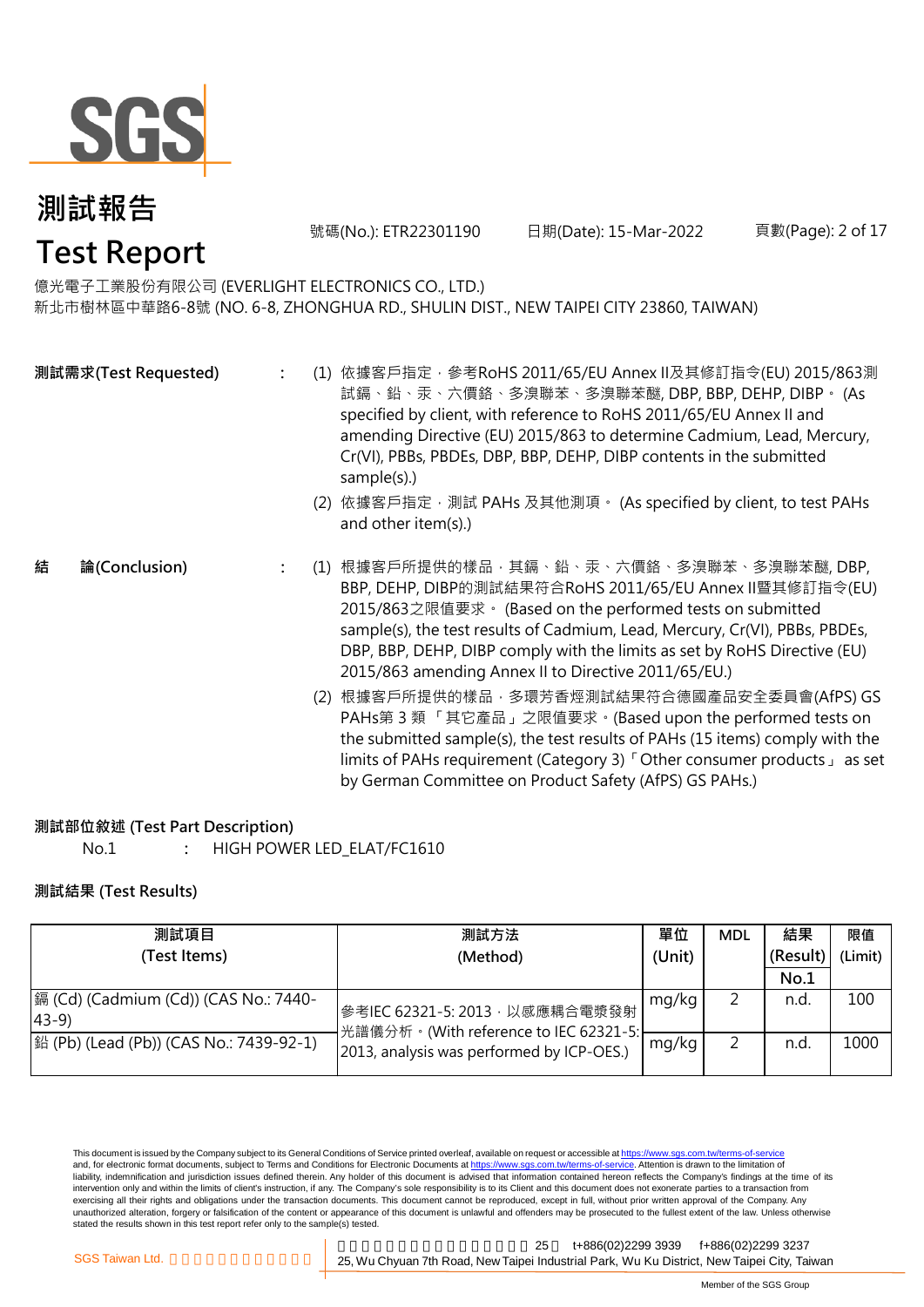

號碼(No.): ETR22301190 日期(Date): 15-Mar-2022

**Test Report** 億光電子工業股份有限公司 (EVERLIGHT ELECTRONICS CO., LTD.)

新北市樹林區中華路6-8號 (NO. 6-8, ZHONGHUA RD., SHULIN DIST., NEW TAIPEI CITY 23860, TAIWAN)

| 測試項目                                     | 測試方法                                                                           | 單位             | <b>MDL</b>     | 結果       | 限值                       |
|------------------------------------------|--------------------------------------------------------------------------------|----------------|----------------|----------|--------------------------|
| (Test Items)                             | (Method)                                                                       | (Unit)         |                | (Result) | (Limit)                  |
|                                          |                                                                                |                |                | No.1     |                          |
| 汞 (Hg) (Mercury (Hg)) (CAS No.: 7439-97- | 參考IEC 62321-4: 2013+ AMD1: 2017, 以感                                            | mg/kg          | $\overline{2}$ | n.d.     | 1000                     |
| 6)                                       | 應耦合電漿發射光譜儀分析。(With reference                                                   |                |                |          |                          |
|                                          | to IEC 62321-4: 2013+ AMD1: 2017, analysis                                     |                |                |          |                          |
|                                          | was performed by ICP-OES.)                                                     |                |                |          |                          |
| 六價鉻 Cr(VI) (Hexavalent Chromium          | 參考IEC 62321-7-2: 2017 · 以紫外光-可見光                                               | mg/kg          | 8              | n.d.     | 1000                     |
| Cr(VI)) (CAS No.: 18540-29-9)            | 分光光度計分析。(With reference to IEC                                                 |                |                |          |                          |
|                                          | 62321-7-2: 2017, analysis was performed by<br>UV-VIS.)                         |                |                |          |                          |
| ·溴聯苯 (Monobromobiphenyl)                 |                                                                                |                | 5              | n.d.     | $\overline{\phantom{a}}$ |
| [溴聯苯 (Dibromobiphenyl)                   |                                                                                | mg/kg          | 5              | n.d.     |                          |
| 三溴聯苯 (Tribromobiphenyl)                  |                                                                                | mg/kg<br>mg/kg | 5              | n.d.     |                          |
| 四溴聯苯 (Tetrabromobiphenyl)                |                                                                                | mg/kg          | $\overline{5}$ | n.d.     | $\equiv$                 |
| 五溴聯苯 (Pentabromobiphenyl)                |                                                                                | mg/kg          | $\overline{5}$ | n.d.     |                          |
| 六溴聯苯 (Hexabromobiphenyl)                 |                                                                                | mg/kg          | $\overline{5}$ | n.d.     |                          |
| 七溴聯苯 (Heptabromobiphenyl)                |                                                                                |                | $\overline{5}$ | n.d.     | $\overline{\phantom{a}}$ |
| 八溴聯苯 (Octabromobiphenyl)                 |                                                                                | mg/kg<br>mg/kg | $\overline{5}$ | n.d.     | $\equiv$                 |
| 九溴聯苯 (Nonabromobiphenyl)                 |                                                                                | mg/kg          | 5              | n.d.     |                          |
| 十溴聯苯 (Decabromobiphenyl)                 |                                                                                | mg/kg          | 5              | n.d.     |                          |
| 多溴聯苯總和 (Sum of PBBs)                     | 參考IEC 62321-6: 2015, 以氣相層析儀/質譜                                                 | mg/kg          | $\equiv$       | n.d.     | 1000                     |
| ·溴聯苯醚 (Monobromodiphenyl ether)          | 儀分析。(With reference to IEC 62321-6:<br>2015, analysis was performed by GC/MS.) | mg/kg          | 5              | n.d.     |                          |
| 二溴聯苯醚 (Dibromodiphenyl ether)            |                                                                                | mg/kg          | $\overline{5}$ | n.d.     |                          |
| 三溴聯苯醚 (Tribromodiphenyl ether)           |                                                                                | mg/kg          | $\overline{5}$ | n.d.     | $\equiv$                 |
| 四溴聯苯醚 (Tetrabromodiphenyl ether)         |                                                                                | mg/kg          | $\overline{5}$ | n.d.     | $\equiv$                 |
| 五溴聯苯醚 (Pentabromodiphenyl ether)         |                                                                                | mg/kg          | 5              | n.d.     |                          |
| 六溴聯苯醚 (Hexabromodiphenyl ether)          |                                                                                | mg/kg          | 5              | n.d.     |                          |
| 七溴聯苯醚 (Heptabromodiphenyl ether)         |                                                                                | mg/kg          | 5              | n.d.     | $\overline{\phantom{a}}$ |
| 八溴聯苯醚 (Octabromodiphenyl ether)          |                                                                                | mg/kg          | 5              | n.d.     |                          |
| 九溴聯苯醚 (Nonabromodiphenyl ether)          |                                                                                | mg/kg          | $\overline{5}$ | n.d.     |                          |
| 十溴聯苯醚 (Decabromodiphenyl ether)          |                                                                                | mg/kg          | 5              | n.d.     |                          |
| 多溴聯苯醚總和 (Sum of PBDEs)                   |                                                                                | mg/kg          | $\overline{a}$ | n.d.     | 1000                     |

This document is issued by the Company subject to its General Conditions of Service printed overleaf, available on request or accessible at <u>https://www.sgs.com.tw/terms-of-service</u><br>and, for electronic format documents, su liability, indemnification and jurisdiction issues defined therein. Any holder of this document is advised that information contained hereon reflects the Company's findings at the time of its intervention only and within the limits of client's instruction, if any. The Company's sole responsibility is to its Client and this document does not exonerate parties to a transaction from exercising all their rights and obligations under the transaction documents. This document cannot be reproduced, except in full, without prior written approval of the Company. Any<br>unauthorized alteration, forgery or falsif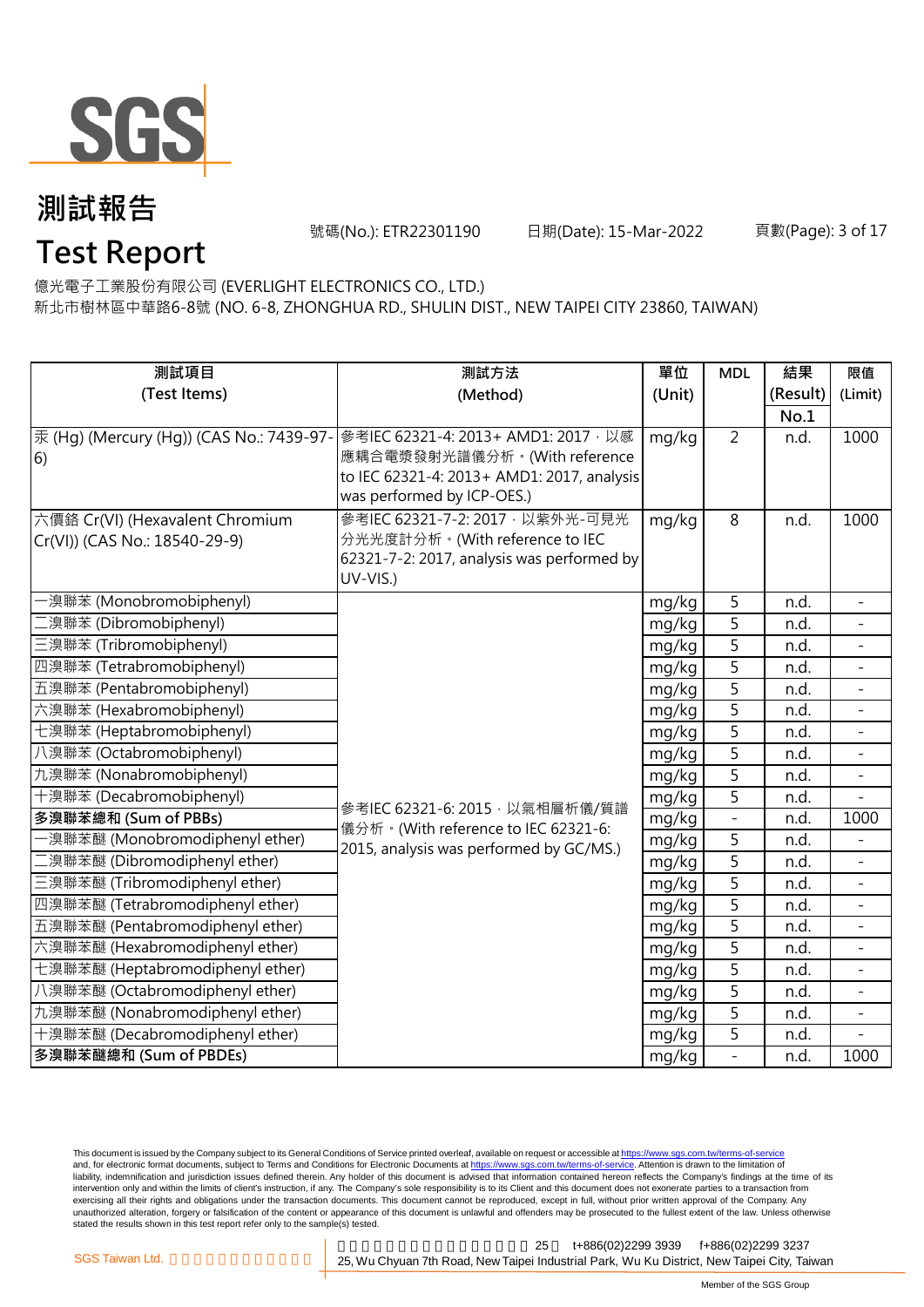

號碼(No.): ETR22301190 日期(Date): 15-Mar-2022

#### 頁數(Page): 4 of 17

### **Test Report** 億光電子工業股份有限公司 (EVERLIGHT ELECTRONICS CO., LTD.)

新北市樹林區中華路6-8號 (NO. 6-8, ZHONGHUA RD., SHULIN DIST., NEW TAIPEI CITY 23860, TAIWAN)

| 測試項目                                                             | 測試方法                                    | 單位     | <b>MDL</b> | 結果       | 限值      |
|------------------------------------------------------------------|-----------------------------------------|--------|------------|----------|---------|
| (Test Items)                                                     | (Method)                                | (Unit) |            | (Result) | (Limit) |
|                                                                  |                                         |        |            | No.1     |         |
| 鄰苯二甲酸丁苯甲酯 (BBP) (Butyl benzyl                                    | 參考IEC 62321-8: 2017, 以氣相層析儀/質譜          | mg/kg  | 50         | n.d.     | 1000    |
| phthalate (BBP)) (CAS No.: 85-68-7)                              | 儀分析。(With reference to IEC 62321-8:     |        |            |          |         |
|                                                                  | 2017, analysis was performed by GC/MS.) |        |            |          |         |
| 鄰苯二甲酸二丁酯 (DBP) (Dibutyl phthalate 参考IEC 62321-8: 2017, 以氣相層析儀/質譜 |                                         | mg/kg  | 50         | n.d.     | 1000    |
| (DBP)) (CAS No.: 84-74-2)                                        | 儀分析。(With reference to IEC 62321-8:     |        |            |          |         |
|                                                                  | 2017, analysis was performed by GC/MS.) |        |            |          |         |
| 鄭苯二甲酸二(2-乙基己基)酯 (DEHP) (Di-(2-                                   | 參考IEC 62321-8: 2017, 以氣相層析儀/質譜          | mg/kg  | 50         | n.d.     | 1000    |
| ethylhexyl) phthalate (DEHP)) (CAS No.:                          | 儀分析。(With reference to IEC 62321-8:     |        |            |          |         |
| $117 - 81 - 7$                                                   | 2017, analysis was performed by GC/MS.) |        |            |          |         |
| 鄰苯二甲酸二異丁酯 (DIBP) (Diisobutyl                                     | 參考IEC 62321-8: 2017, 以氣相層析儀/質譜          | mg/kg  | 50         | n.d.     | 1000    |
| phthalate (DIBP)) (CAS No.: 84-69-5)                             | 儀分析。(With reference to IEC 62321-8:     |        |            |          |         |
|                                                                  | 2017, analysis was performed by GC/MS.) |        |            |          |         |
| 鄰苯二甲酸二異癸酯 (DIDP) (Diisodecyl                                     | 參考IEC 62321-8: 2017, 以氣相層析儀/質譜          | mg/kg  | 50         | n.d.     |         |
| phthalate (DIDP)) (CAS No.: 26761-40-0,                          | 儀分析。(With reference to IEC 62321-8:     |        |            |          |         |
| 68515-49-1)                                                      | 2017, analysis was performed by GC/MS.) |        |            |          |         |
| 鄰苯二甲酸二異壬酯 (DINP) (Diisononyl                                     | 參考IEC 62321-8: 2017, 以氣相層析儀/質譜          | mg/kg  | 50         | n.d.     |         |
| phthalate (DINP)) (CAS No.: 28553-12-0,                          | 儀分析。(With reference to IEC 62321-8:     |        |            |          |         |
| 68515-48-0)                                                      | 2017, analysis was performed by GC/MS.) |        |            |          |         |
| 鄰苯二甲酸二正辛酯 (DNOP) (Di-n-octyl                                     | 參考IEC 62321-8: 2017, 以氣相層析儀/質譜          | mg/kg  | 50         | n.d.     |         |
| phthalate (DNOP)) (CAS No.: 117-84-0)                            | 儀分析。(With reference to IEC 62321-8:     |        |            |          |         |
|                                                                  | 2017, analysis was performed by GC/MS.) |        |            |          |         |
| 鄰苯二甲酸二正戊酯 (DNPP) (Di-n-pentyl                                    | 參考IEC 62321-8: 2017, 以氣相層析儀/質譜          | mg/kg  | 50         | n.d.     |         |
| phthalate (DNPP)) (CAS No.: 131-18-0)                            | 儀分析。(With reference to IEC 62321-8:     |        |            |          |         |
|                                                                  | 2017, analysis was performed by GC/MS.) |        |            |          |         |
| 鄰苯二甲酸二正己酯 (DNHP) (Di-n-hexyl                                     | 參考IEC 62321-8: 2017, 以氣相層析儀/質譜          | mg/kg  | 50         | n.d.     |         |
| phthalate (DNHP)) (CAS No.: 84-75-3)                             | 儀分析。(With reference to IEC 62321-8:     |        |            |          |         |
|                                                                  | 2017, analysis was performed by GC/MS.) |        |            |          |         |
| 鄰苯二甲酸雙(2-甲氧基乙基)酯 (DMEP)                                          | 參考IEC 62321-8: 2017, 以氣相層析儀/質譜          | mg/kg  | 50         | n.d.     |         |
| (Bis(2-methoxyethyl) phthalate (DMEP))                           | 儀分析。(With reference to IEC 62321-8:     |        |            |          |         |
| (CAS No.: 117-82-8)                                              | 2017, analysis was performed by GC/MS.) |        |            |          |         |

This document is issued by the Company subject to its General Conditions of Service printed overleaf, available on request or accessible at <u>https://www.sgs.com.tw/terms-of-service</u><br>and, for electronic format documents, su liability, indemnification and jurisdiction issues defined therein. Any holder of this document is advised that information contained hereon reflects the Company's findings at the time of its intervention only and within the limits of client's instruction, if any. The Company's sole responsibility is to its Client and this document does not exonerate parties to a transaction from exercising all their rights and obligations under the transaction documents. This document cannot be reproduced, except in full, without prior written approval of the Company. Any<br>unauthorized alteration, forgery or falsif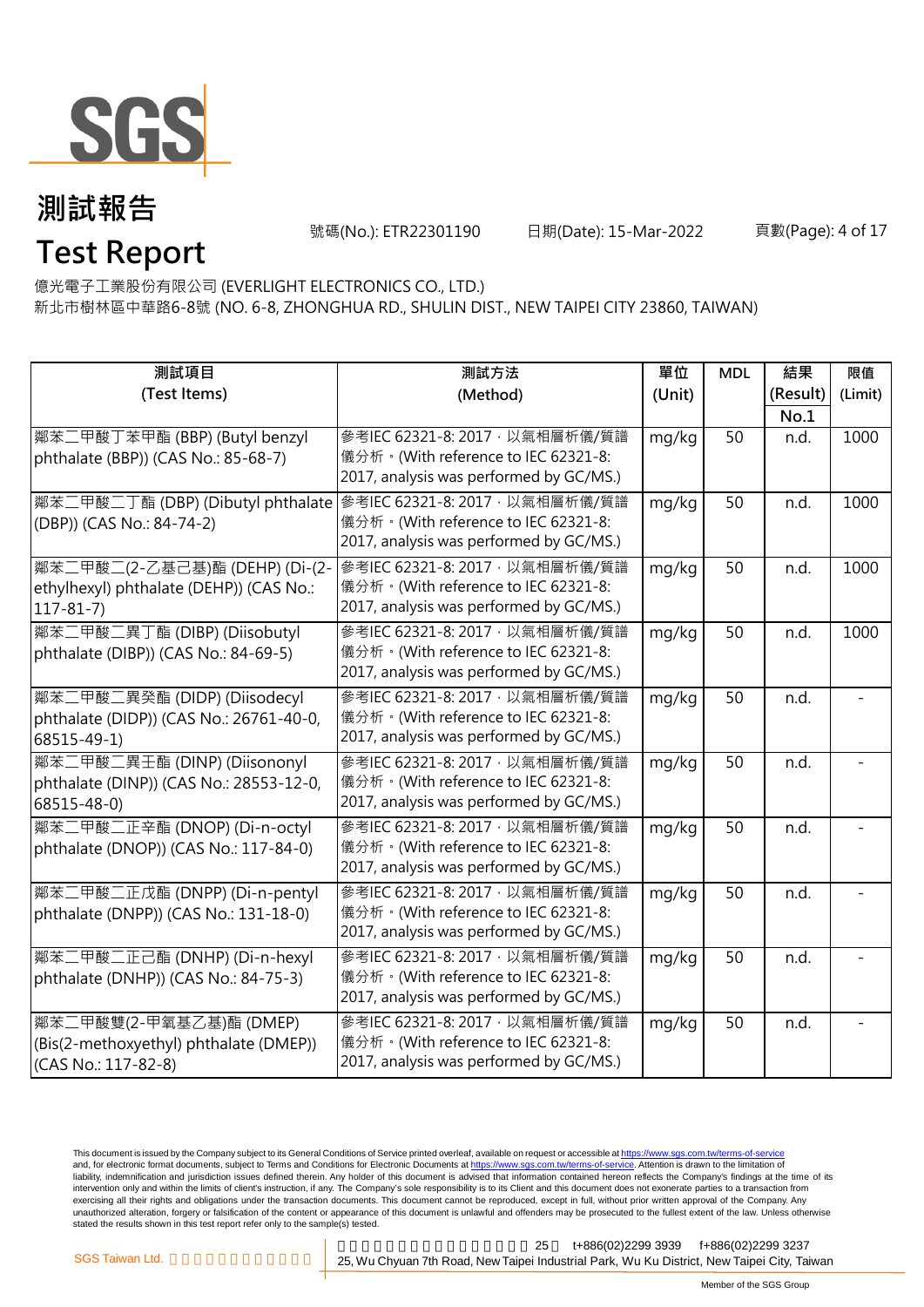

**Test Report**

號碼(No.): ETR22301190 日期(Date): 15-Mar-2022

#### 頁數(Page): 5 of 17

### 億光電子工業股份有限公司 (EVERLIGHT ELECTRONICS CO., LTD.)

新北市樹林區中華路6-8號 (NO. 6-8, ZHONGHUA RD., SHULIN DIST., NEW TAIPEI CITY 23860, TAIWAN)

| 測試項目                                                                                                                                                                                                                                                                                             | 測試方法                                                                                                                     | 單位     | <b>MDL</b>     | 結果       | 限值      |
|--------------------------------------------------------------------------------------------------------------------------------------------------------------------------------------------------------------------------------------------------------------------------------------------------|--------------------------------------------------------------------------------------------------------------------------|--------|----------------|----------|---------|
| (Test Items)                                                                                                                                                                                                                                                                                     | (Method)                                                                                                                 | (Unit) |                | (Result) | (Limit) |
|                                                                                                                                                                                                                                                                                                  |                                                                                                                          |        |                | No.1     |         |
| 六溴環十二烷及所有主要被辨別出的異構物<br>(HBCDD) ( $\alpha$ - HBCDD, $\beta$ - HBCDD, $\gamma$ - HBCDD)<br>(Hexabromocyclododecane (HBCDD) and all<br>major diastereoisomers identified ( $\alpha$ - HBCDD,<br>β- HBCDD, γ- HBCDD)) (CAS No.: 25637-99-4,<br>3194-55-6 (134237-51-7, 134237-50-6,<br>134237-52-8)) | 參考IEC 62321: 2008 · 以氣相層析儀/質譜儀<br>分析 · (With reference to IEC 62321: 2008,<br>analysis was performed by GC/MS.)          | mg/kg  | 5              | n.d.     |         |
| 氟 (F) (Fluorine (F)) (CAS No.: 14762-94-8)                                                                                                                                                                                                                                                       |                                                                                                                          | mg/kg  | 50             | n.d.     |         |
| [氯 (Cl) (Chlorine (Cl)) (CAS No.: 22537-15-<br>1)                                                                                                                                                                                                                                                | 參考BS EN 14582: 2016, 以離子層析儀分<br>析 · (With reference to BS EN 14582: 2016,                                                | mg/kg  | 50             | n.d.     |         |
| 溴 (Br) (Bromine (Br)) (CAS No.: 10097-32-<br>(2)                                                                                                                                                                                                                                                 | mg/kg<br>analysis was performed by IC.)                                                                                  |        | 50             | n.d.     |         |
| 碘 (I) (lodine (I)) (CAS No.: 14362-44-8)                                                                                                                                                                                                                                                         |                                                                                                                          | mg/kg  | 50             | n.d.     |         |
| 全氟辛烷磺酸及其鹽類 (PFOS and its salts)<br>(CAS No.: 1763-23-1 and its salts)                                                                                                                                                                                                                            | 參考CEN/TS 15968: 2010, 以液相層析串聯質<br>譜儀分析。(With reference to CEN/TS<br>15968: 2010, analysis was performed by<br>LC/MS/MS.) | mg/kg  | 0.01           | n.d.     |         |
| 全氟辛酸及其鹽類 (PFOA and its salts)<br>(CAS No.: 335-67-1 and its salts)                                                                                                                                                                                                                               | 參考CEN/TS 15968: 2010, 以液相層析串聯質<br>譜儀分析。(With reference to CEN/TS<br>15968: 2010, analysis was performed by<br>LC/MS/MS.) | mg/kg  | 0.01           | n.d.     |         |
| 鈹 (Be) (Beryllium (Be)) (CAS No.: 7440-41-<br>(7)                                                                                                                                                                                                                                                | 參考US EPA 3052: 1996, 以感應耦合電漿發<br>射光譜儀分析。(With reference to US EPA<br>3052: 1996, analysis was performed by ICP-<br>OES.) | mg/kg  | $\overline{2}$ | n.d.     |         |

This document is issued by the Company subject to its General Conditions of Service printed overleaf, available on request or accessible at <u>https://www.sgs.com.tw/terms-of-service</u><br>and, for electronic format documents, su liability, indemnification and jurisdiction issues defined therein. Any holder of this document is advised that information contained hereon reflects the Company's findings at the time of its intervention only and within the limits of client's instruction, if any. The Company's sole responsibility is to its Client and this document does not exonerate parties to a transaction from exercising all their rights and obligations under the transaction documents. This document cannot be reproduced, except in full, without prior written approval of the Company. Any<br>unauthorized alteration, forgery or falsif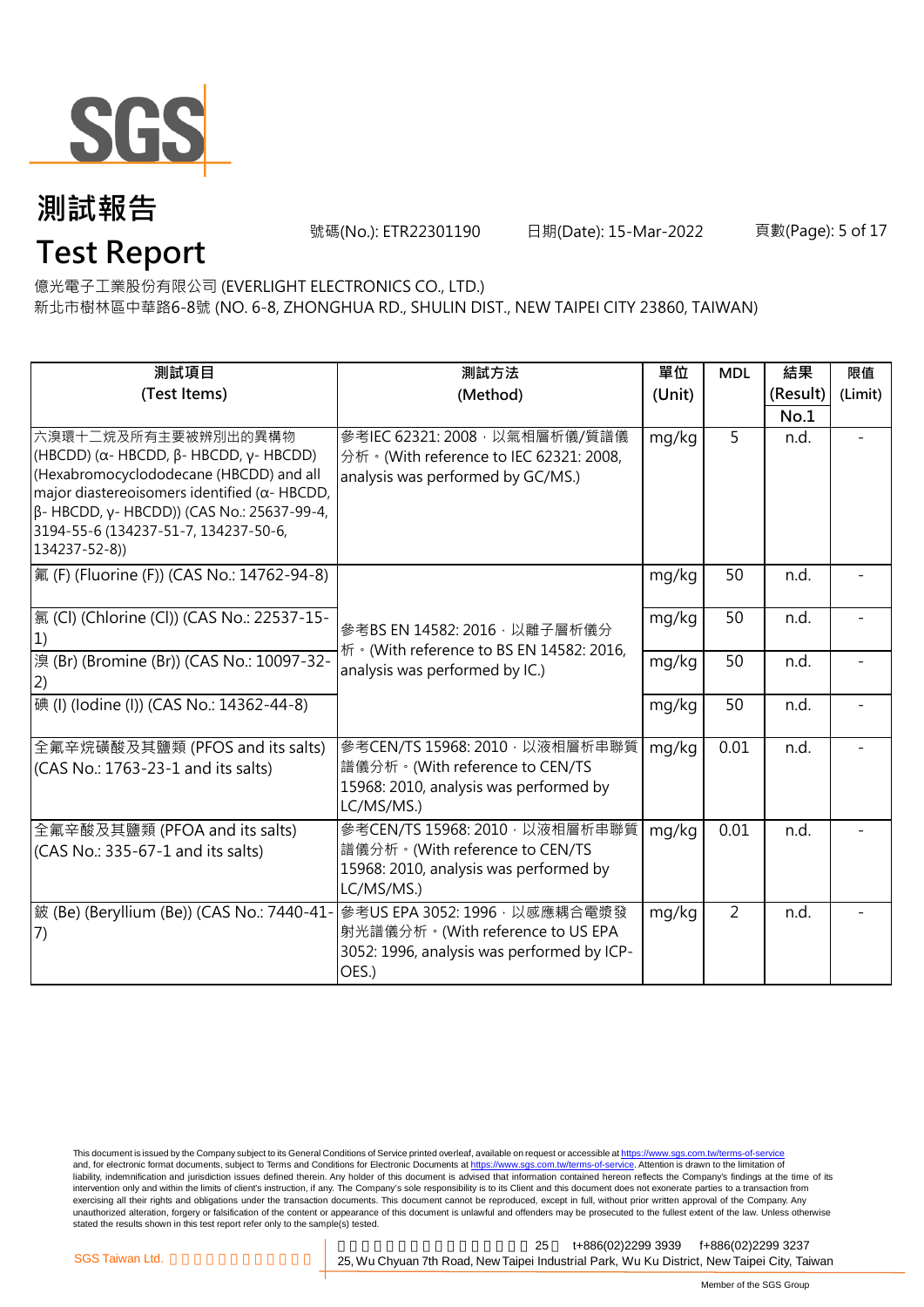

號碼(No.): ETR22301190 日期(Date): 15-Mar-2022

頁數(Page): 6 of 17

# **Test Report**

億光電子工業股份有限公司 (EVERLIGHT ELECTRONICS CO., LTD.)

新北市樹林區中華路6-8號 (NO. 6-8, ZHONGHUA RD., SHULIN DIST., NEW TAIPEI CITY 23860, TAIWAN)

| 測試項目                                                 | 測試方法                                   | 單位     | <b>MDL</b> | 結果       | 限值      |
|------------------------------------------------------|----------------------------------------|--------|------------|----------|---------|
| (Test Items)                                         | (Method)                               | (Unit) |            | (Result) | (Limit) |
|                                                      |                                        |        |            | No.1     |         |
| 多環芳香烴 (Polycyclic Aromatic                           |                                        |        |            |          |         |
| Hydrocarbons) (PAHs)                                 |                                        |        |            |          |         |
| 苯駢(a)芘 (Benzo[a]pyrene) (CAS No.: 50-32-8)           |                                        | mg/kg  | 0.2        | n.d.     | Δ       |
| 苯駢(e)芘 (Benzo[e]pyrene) (CAS No.: 192-97-            |                                        | mg/kg  | 0.2        | n.d.     | Δ       |
| 2)                                                   |                                        |        |            |          |         |
| 苯駢蒽 (Benzo[a]anthracene) (CAS No.: 56-55-            |                                        | mg/kg  | 0.2        | n.d.     | Δ       |
| 3)                                                   |                                        |        |            |          |         |
| 苯(b)苯駢芴 (Benzo[b]fluoranthene) (CAS No.:             |                                        | mg/kg  | 0.2        | n.d.     | Δ       |
| $205 - 99 - 2$                                       |                                        |        |            |          |         |
| 苯(j)苯駢芴 (Benzo[j]fluoranthene) (CAS No.:             |                                        | mg/kg  | 0.2        | n.d.     | Δ       |
| $205 - 82 - 3$                                       |                                        |        |            |          |         |
| 苯(k)苯駢芴 (Benzo[k]fluoranthene) (CAS No.:             |                                        | mg/kg  | 0.2        | n.d.     | Δ       |
| $207 - 08 - 9$                                       | 參考AfPS GS 2019:01 PAK, 以氣相層析儀/質        |        |            |          |         |
| 蔰 (Chrysene) (CAS No.: 218-01-9)                     | 譜儀分析。(With reference to AfPS GS        | mg/kg  | 0.2        | n.d.     | Δ       |
| 二苯駢蒽 (Dibenzo[a,h]anthracene) (CAS No.:              | 2019:01 PAK, analysis was performed by | mg/kg  | 0.2        | n.d.     | Δ       |
| $53 - 70 - 3$                                        | GC/MS.)                                |        |            |          |         |
| 苯駢苝 (Benzo[g,h,i]perylene) (CAS No.: 191-<br>$24-2)$ |                                        | mg/kg  | 0.2        | n.d.     | Δ       |
| 茚酮芘 (Indeno[1,2,3-c,d]pyrene) (CAS No.:              |                                        |        |            |          |         |
| $193 - 39 - 5$                                       |                                        | mg/kg  | 0.2        | n.d.     | Δ       |
| 蒽 (Anthracene) (CAS No.: 120-12-7)                   |                                        | mg/kg  | 0.2        | n.d.     | Δ       |
| 苯駢芴 (Fluoranthene) (CAS No.: 206-44-0)               |                                        |        | 0.2        | n.d.     | Δ       |
|                                                      |                                        | mg/kg  |            |          |         |
| 菲 (Phenanthrene) (CAS No.: 85-01-8)                  |                                        | mg/kg  | 0.2        | n.d.     | Δ       |
| 芘 (Pyrene) (CAS No.: 129-00-0)                       |                                        | mg/kg  | 0.2        | n.d.     | Δ       |
| 萘 (Naphthalene) (CAS No.: 91-20-3)                   |                                        | mg/kg  | 0.2        | n.d.     | Δ       |
| 多環芳香烴15項總和 (Sum of 15 PAHs)                          |                                        | mg/kg  |            | n.d.     | Δ       |

This document is issued by the Company subject to its General Conditions of Service printed overleaf, available on request or accessible at <u>https://www.sgs.com.tw/terms-of-service</u><br>and, for electronic format documents, su liability, indemnification and jurisdiction issues defined therein. Any holder of this document is advised that information contained hereon reflects the Company's findings at the time of its intervention only and within the limits of client's instruction, if any. The Company's sole responsibility is to its Client and this document does not exonerate parties to a transaction from exercising all their rights and obligations under the transaction documents. This document cannot be reproduced, except in full, without prior written approval of the Company. Any<br>unauthorized alteration, forgery or falsif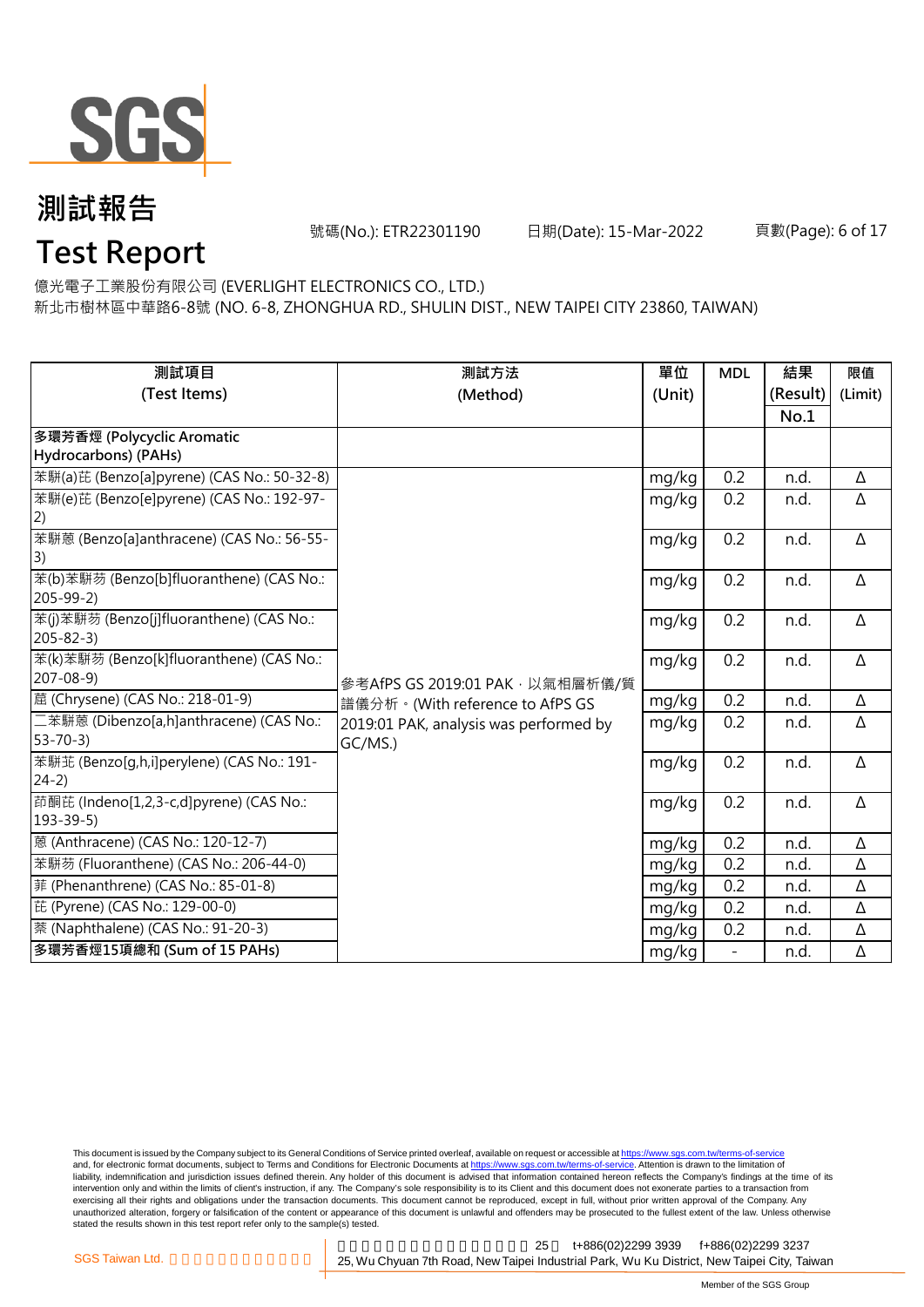

號碼(No.): ETR22301190 日期(Date): 15-Mar-2022

頁數(Page): 7 of 17

億光電子工業股份有限公司 (EVERLIGHT ELECTRONICS CO., LTD.)

新北市樹林區中華路6-8號 (NO. 6-8, ZHONGHUA RD., SHULIN DIST., NEW TAIPEI CITY 23860, TAIWAN)

### **備註(Note):**

- 1. mg/kg = ppm;0.1wt% = 1000ppm
- 2. MDL = Method Detection Limit (方法偵測極限值)
- 3. n.d. = Not Detected (未檢出) ; 小於MDL / Less than MDL
- 4. "-" = Not Regulated (無規格值)
- 5. 符合性結果之判定係以測試結果與限值做比較。(The statement of compliance conformity is based on comparison of testing results and limits.)

This document is issued by the Company subject to its General Conditions of Service printed overleaf, available on request or accessible at https://www.sgs.com.tw/terms-of-service and, for electronic format documents, subject to Terms and Conditions for Electronic Documents at https://www.sgs.com.tw/terms-of-service. Attention is drawn to the limitation of liability, indemnification and jurisdiction issues defined therein. Any holder of this document is advised that information contained hereon reflects the Company's findings at the time of its intervention only and within the limits of client's instruction, if any. The Company's sole responsibility is to its Client and this document does not exonerate parties to a transaction from exercising all their rights and obligations under the transaction documents. This document cannot be reproduced, except in full, without prior written approval of the Company. Any<br>unauthorized alteration, forgery or falsif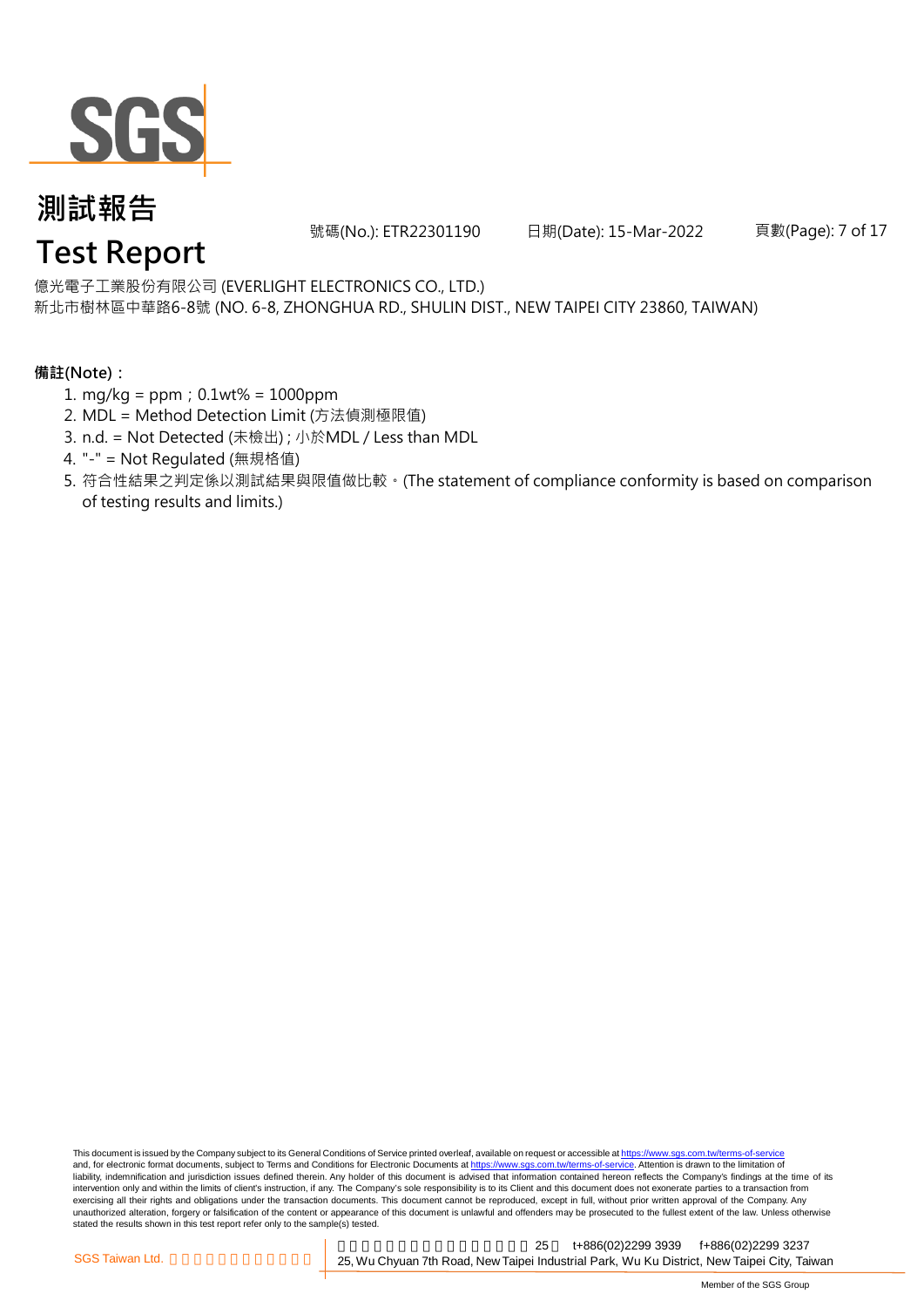

號碼(No.): ETR22301190 日期(Date): 15-Mar-2022

#### 頁數(Page): 8 of 17

#### 億光電子工業股份有限公司 (EVERLIGHT ELECTRONICS CO., LTD.)

新北市樹林區中華路6-8號 (NO. 6-8, ZHONGHUA RD., SHULIN DIST., NEW TAIPEI CITY 23860, TAIWAN)

#### **Remark:**

#### Δ **德國產品安全委員會(AfPS): GS PAHs 要求**

#### **AfPS (German commission for Product Safety): GS PAHs requirements**

|                                 | 第1類(Category 1)                                                                                                                                                                                               | 第 2 類(Category 2)                                                                                                                                                                        |                | 第 3 類(Category 3)                                                                                                                                                                                                   |                |  |
|---------------------------------|---------------------------------------------------------------------------------------------------------------------------------------------------------------------------------------------------------------|------------------------------------------------------------------------------------------------------------------------------------------------------------------------------------------|----------------|---------------------------------------------------------------------------------------------------------------------------------------------------------------------------------------------------------------------|----------------|--|
| 項目<br>(Parameter)               | 意圖放入口中的材料或者長時間接<br>觸皮膚(超過 30秒)的<br>2009/48/EC 定義的玩具材料和 3<br>歲以下兒童使用的產品(Materials<br>intended to be placed in the<br>mouth, or materials in toys<br>(Directive 2009/48/EC) or<br>articles for children up to 3 | 不屬於第1類的材料,並意圖或可預<br>見與皮膚接觸逾 30 秒(長期皮膚接觸)<br>或重複的短時間接觸(Materials that<br>are not in Category 1, with<br>skin contact (> 30 seconds) or<br>short-term repetitive contact with<br>the skin) |                | 不屬於第1類或第2類的材料·並意<br>圖或可預見與皮膚接觸不超過 30 秒<br>(短期皮膚接觸)(Materials not<br>covered by Category 1 or 2, with<br>intended or foreseeable long-term intended or foreseeable short-<br>term skin contact ( $\leq$ 30 seconds)) |                |  |
|                                 | years of age with intended<br>long-term skin contact (> 30<br>seconds))                                                                                                                                       | a.<br>用的產品(Use by<br>children under $14$ ) products)                                                                                                                                     | b.<br>consumer | a.<br>供 14 歳以下兒童使 其它產品(Other 供 14 歳以下兒童使 其它產品(Other<br>用的產品(Use by<br>children under 14) products)                                                                                                                  | b.<br>consumer |  |
| Naphthalene                     | < 1                                                                                                                                                                                                           | $\langle$ 2                                                                                                                                                                              |                | < 10                                                                                                                                                                                                                |                |  |
| Phenanthrene                    |                                                                                                                                                                                                               |                                                                                                                                                                                          |                |                                                                                                                                                                                                                     |                |  |
| Anthracene                      | $< 1$ Sum                                                                                                                                                                                                     | $< 5$ Sum                                                                                                                                                                                | $< 10$ Sum     | $< 20$ Sum                                                                                                                                                                                                          | $< 50$ Sum     |  |
| Fluoranthene                    |                                                                                                                                                                                                               |                                                                                                                                                                                          |                |                                                                                                                                                                                                                     |                |  |
| Pyrene                          |                                                                                                                                                                                                               |                                                                                                                                                                                          |                |                                                                                                                                                                                                                     |                |  |
| Benzo[a]anthracene              | < 0.2                                                                                                                                                                                                         | < 0.2                                                                                                                                                                                    | < 0.5          | < 0.5                                                                                                                                                                                                               | < 1            |  |
| Chrysene                        | < 0.2                                                                                                                                                                                                         | < 0.2                                                                                                                                                                                    | < 0.5          | < 0.5                                                                                                                                                                                                               | $\leq 1$       |  |
| Benzo[b]fluoranthene            | < 0.2                                                                                                                                                                                                         | ${}< 0.2$                                                                                                                                                                                | < 0.5          | ${}< 0.5$                                                                                                                                                                                                           | $\leq 1$       |  |
| Benzo[j]fluoranthene            | < 0.2                                                                                                                                                                                                         | ${}< 0.2$                                                                                                                                                                                | ${}< 0.5$      | < 0.5                                                                                                                                                                                                               | $\leq 1$       |  |
| Benzo[k]fluoranthene            | < 0.2                                                                                                                                                                                                         | < 0.2                                                                                                                                                                                    | < 0.5          | < 0.5                                                                                                                                                                                                               | $\leq 1$       |  |
| Benzo[a]pyrene                  | < 0.2                                                                                                                                                                                                         | < 0.2                                                                                                                                                                                    | < 0.5          | ~< 0.5                                                                                                                                                                                                              | $\leq 1$       |  |
| Benzo[e]pyrene                  | < 0.2                                                                                                                                                                                                         | < 0.2                                                                                                                                                                                    | < 0.5          | < 0.5                                                                                                                                                                                                               | $\leq 1$       |  |
| Indeno[1,2,3-c,d] pyrene        | < 0.2                                                                                                                                                                                                         | < 0.2                                                                                                                                                                                    | < 0.5          | < 0.5                                                                                                                                                                                                               | $\leq 1$       |  |
| Dibenzo[a,h]anthracene          | < 0.2                                                                                                                                                                                                         | < 0.2                                                                                                                                                                                    | < 0.5          | < 0.5                                                                                                                                                                                                               | $\leq 1$       |  |
| Benzo[g,h,i]perylene            | ${}< 0.2$                                                                                                                                                                                                     | < 0.2                                                                                                                                                                                    | < 0.5          | ${}< 0.5$                                                                                                                                                                                                           | $\leq 1$       |  |
| 15 項 PAH 總濃度<br>(Sum of 15 PAH) | < 1                                                                                                                                                                                                           | < 5                                                                                                                                                                                      | < 10           | < 20                                                                                                                                                                                                                | < 50           |  |

單位(Unit):mg/kg

This document is issued by the Company subject to its General Conditions of Service printed overleaf, available on request or accessible at <u>https://www.sgs.com.tw/terms-of-service</u><br>and, for electronic format documents, su liability, indemnification and jurisdiction issues defined therein. Any holder of this document is advised that information contained hereon reflects the Company's findings at the time of its intervention only and within the limits of client's instruction, if any. The Company's sole responsibility is to its Client and this document does not exonerate parties to a transaction from exercising all their rights and obligations under the transaction documents. This document cannot be reproduced, except in full, without prior written approval of the Company. Any<br>unauthorized alteration, forgery or falsif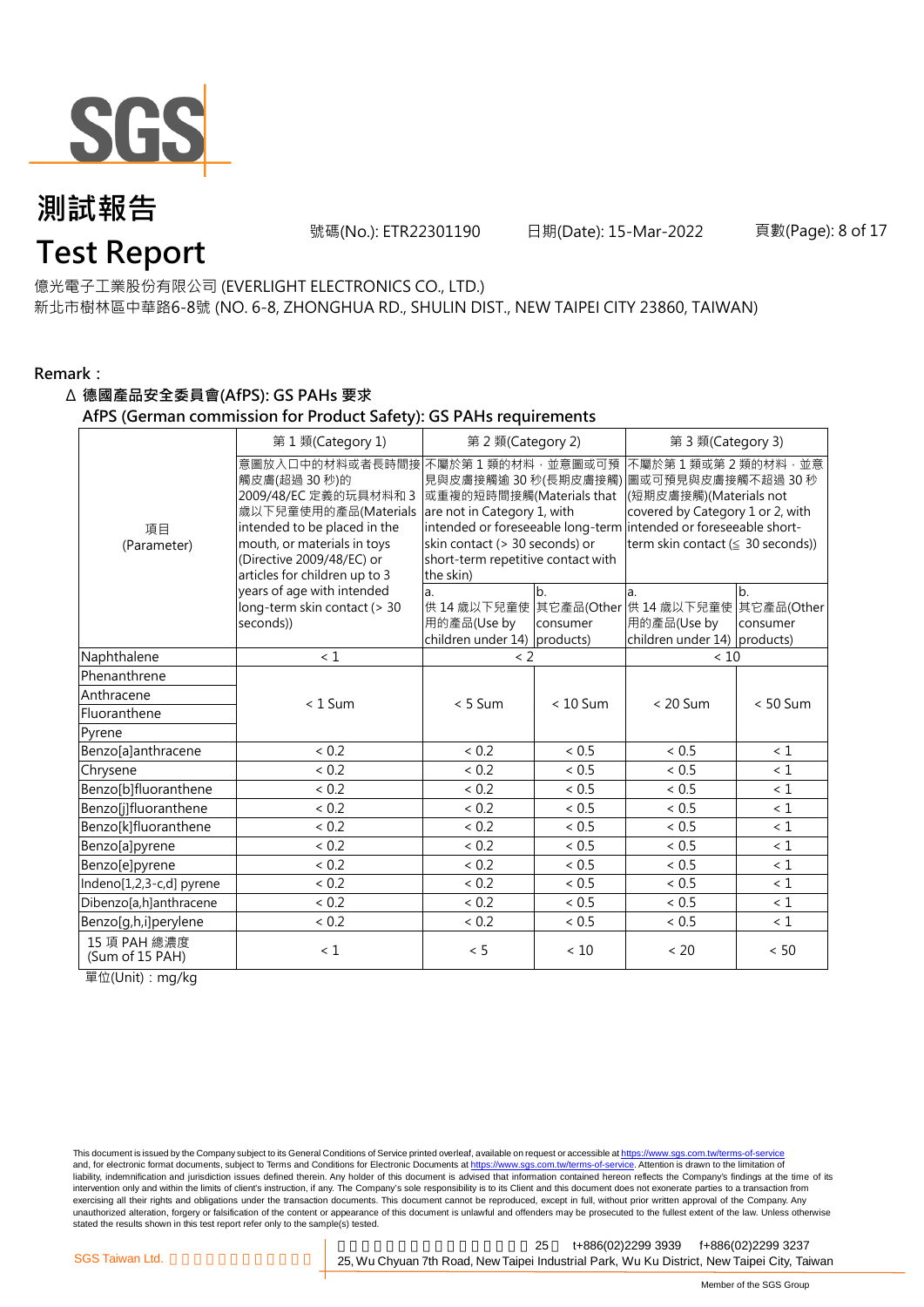

號碼(No.): ETR22301190 日期(Date): 15-Mar-2022

頁數(Page): 9 of 17

億光電子工業股份有限公司 (EVERLIGHT ELECTRONICS CO., LTD.)

新北市樹林區中華路6-8號 (NO. 6-8, ZHONGHUA RD., SHULIN DIST., NEW TAIPEI CITY 23860, TAIWAN)

### **重金屬流程圖 / Analytical flow chart of Heavy Metal**

根據以下的流程圖之條件,樣品已完全溶解。 (六價鉻測試方法除外)

These samples were dissolved totally by pre-conditioning method according to below flow chart. ( $Cr^{6+}$  test method excluded)



This document is issued by the Company subject to its General Conditions of Service printed overleaf, available on request or accessible at https://www.sgs.com.tw/terms-of-service and, for electronic format documents, subject to Terms and Conditions for Electronic Documents at https://www.sgs.com.tw/terms-of-service. Attention is drawn to the limitation of liability, indemnification and jurisdiction issues defined therein. Any holder of this document is advised that information contained hereon reflects the Company's findings at the time of its intervention only and within the limits of client's instruction, if any. The Company's sole responsibility is to its Client and this document does not exonerate parties to a transaction from exercising all their rights and obligations under the transaction documents. This document cannot be reproduced, except in full, without prior written approval of the Company. Any<br>unauthorized alteration, forgery or falsif stated the results shown in this test report refer only to the sample(s) tested.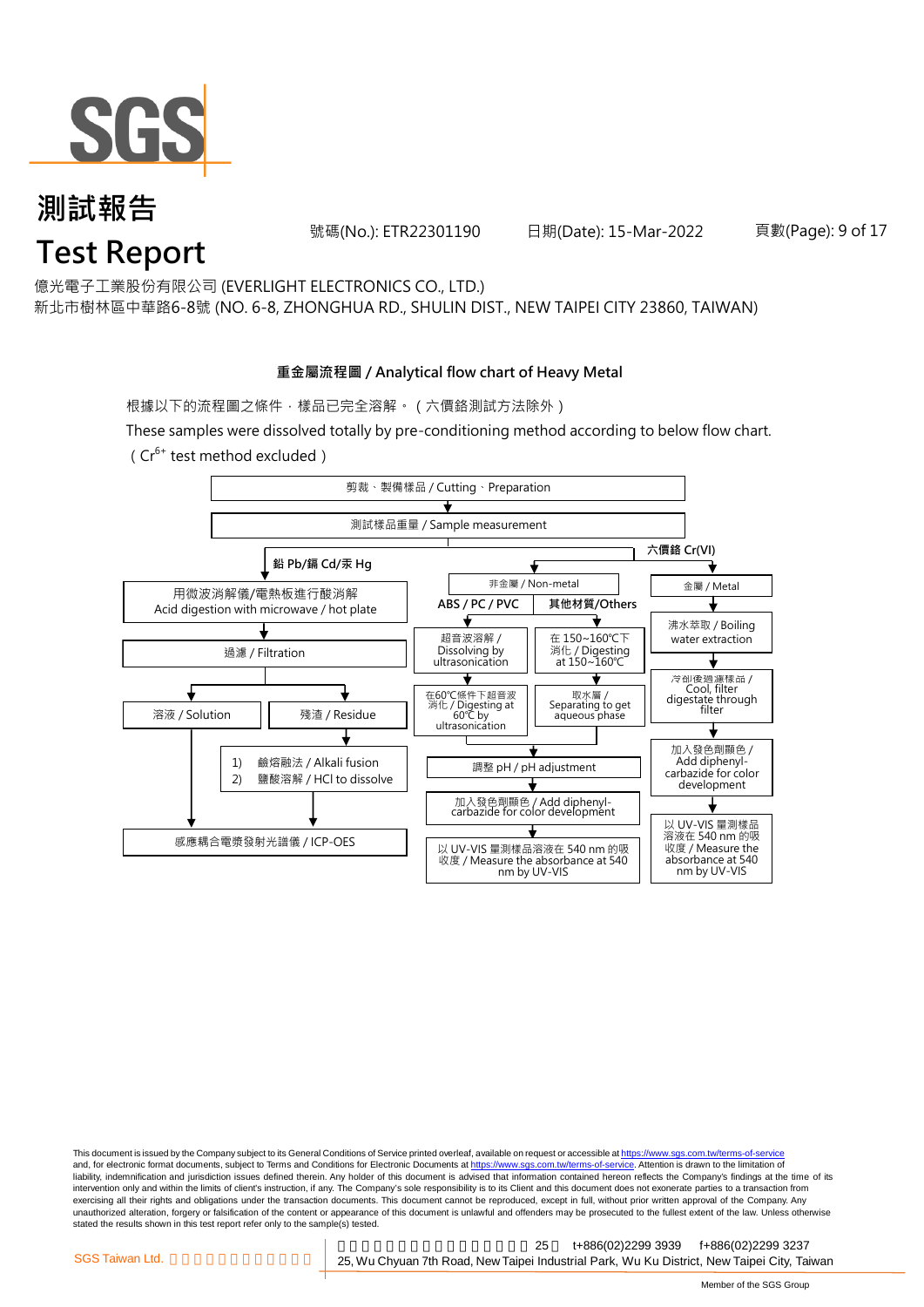

號碼(No.): ETR22301190 日期(Date): 15-Mar-2022

頁數(Page): 10 of 17

億光電子工業股份有限公司 (EVERLIGHT ELECTRONICS CO., LTD.)

新北市樹林區中華路6-8號 (NO. 6-8, ZHONGHUA RD., SHULIN DIST., NEW TAIPEI CITY 23860, TAIWAN)

#### **多溴聯苯/多溴聯苯醚分析流程圖 / Analytical flow chart - PBBs/PBDEs**



This document is issued by the Company subject to its General Conditions of Service printed overleaf, available on request or accessible at https://www.sgs.com.tw/terms-of-service and, for electronic format documents, subject to Terms and Conditions for Electronic Documents at https://www.sgs.com.tw/terms-of-service. Attention is drawn to the limitation of liability, indemnification and jurisdiction issues defined therein. Any holder of this document is advised that information contained hereon reflects the Company's findings at the time of its intervention only and within the limits of client's instruction, if any. The Company's sole responsibility is to its Client and this document does not exonerate parties to a transaction from exercising all their rights and obligations under the transaction documents. This document cannot be reproduced, except in full, without prior written approval of the Company. Any<br>unauthorized alteration, forgery or falsif stated the results shown in this test report refer only to the sample(s) tested.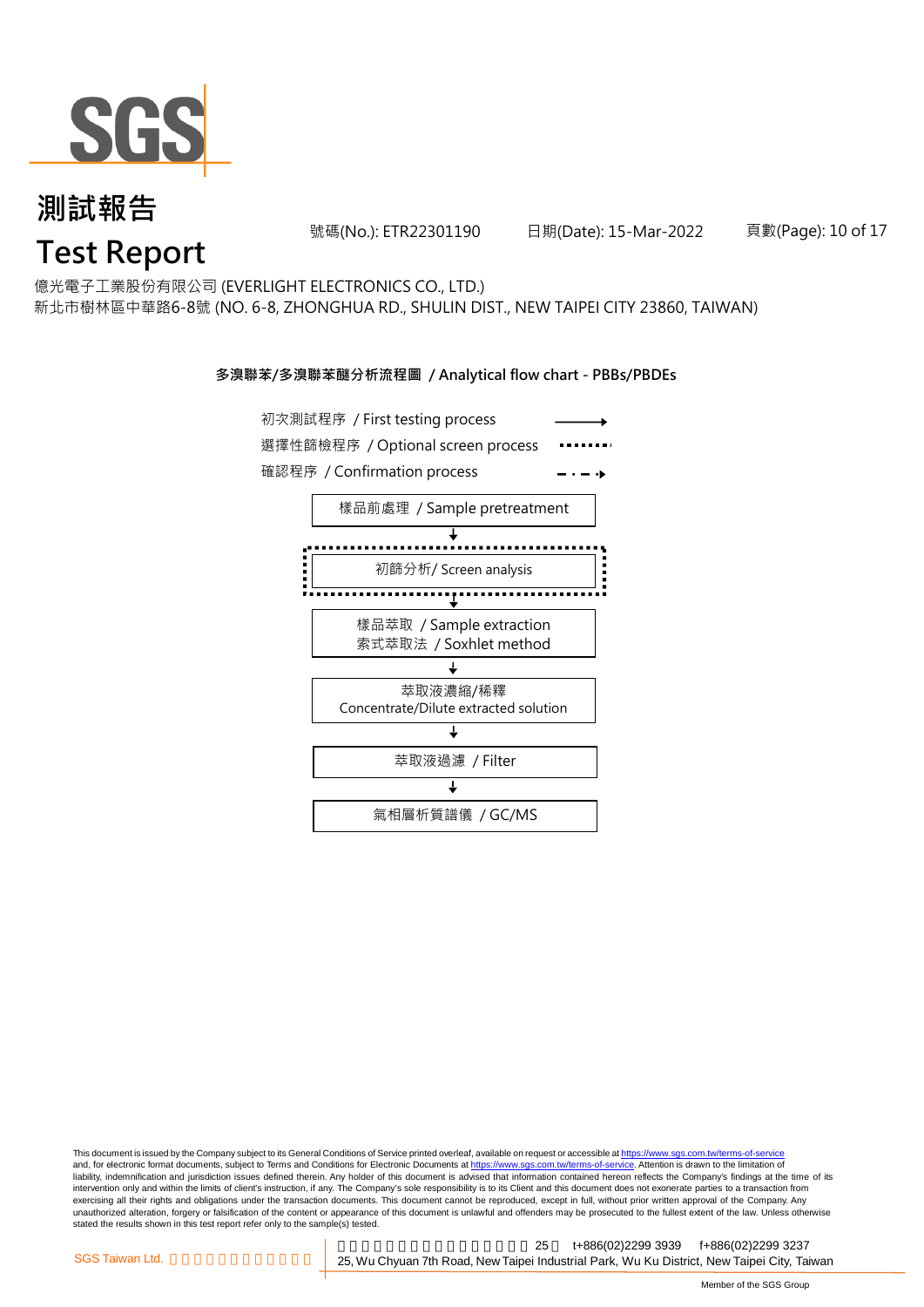

號碼(No.): ETR22301190 日期(Date): 15-Mar-2022

頁數(Page): 11 of 17

億光電子工業股份有限公司 (EVERLIGHT ELECTRONICS CO., LTD.)

新北市樹林區中華路6-8號 (NO. 6-8, ZHONGHUA RD., SHULIN DIST., NEW TAIPEI CITY 23860, TAIWAN)

### **可塑劑分析流程圖 / Analytical flow chart - Phthalate**

**【測試方法/Test method: IEC 62321-8】**



This document is issued by the Company subject to its General Conditions of Service printed overleaf, available on request or accessible at <u>https://www.sgs.com.tw/terms-of-service</u><br>and, for electronic format documents, su liability, indemnification and jurisdiction issues defined therein. Any holder of this document is advised that information contained hereon reflects the Company's findings at the time of its intervention only and within the limits of client's instruction, if any. The Company's sole responsibility is to its Client and this document does not exonerate parties to a transaction from exercising all their rights and obligations under the transaction documents. This document cannot be reproduced, except in full, without prior written approval of the Company. Any<br>unauthorized alteration, forgery or falsif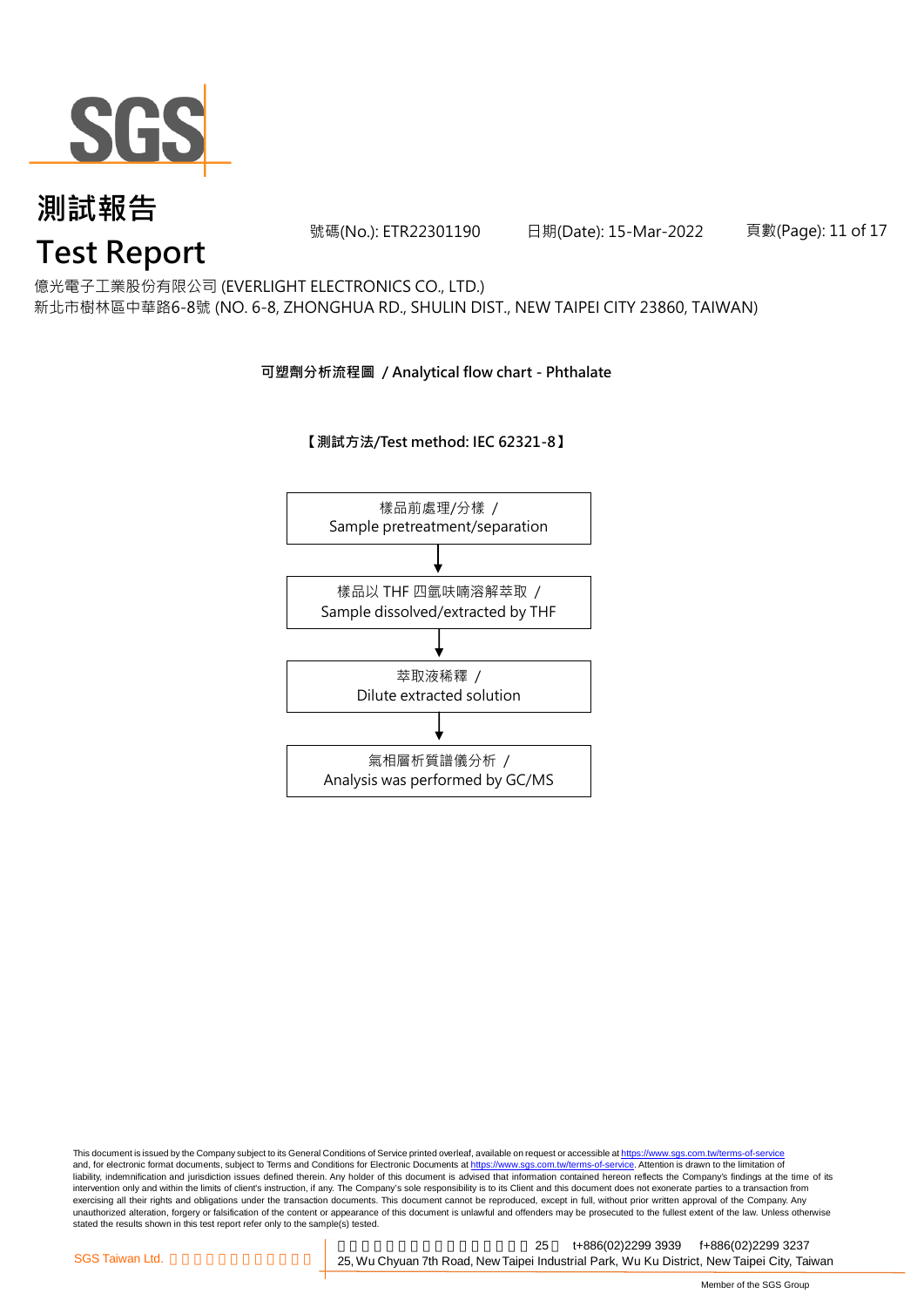

號碼(No.): ETR22301190 日期(Date): 15-Mar-2022

頁數(Page): 12 of 17

億光電子工業股份有限公司 (EVERLIGHT ELECTRONICS CO., LTD.)

新北市樹林區中華路6-8號 (NO. 6-8, ZHONGHUA RD., SHULIN DIST., NEW TAIPEI CITY 23860, TAIWAN)

### **六溴環十二烷分析流程圖 / Analytical flow chart - HBCDD**



This document is issued by the Company subject to its General Conditions of Service printed overleaf, available on request or accessible at <u>https://www.sgs.com.tw/terms-of-service</u><br>and, for electronic format documents, su liability, indemnification and jurisdiction issues defined therein. Any holder of this document is advised that information contained hereon reflects the Company's findings at the time of its intervention only and within the limits of client's instruction, if any. The Company's sole responsibility is to its Client and this document does not exonerate parties to a transaction from exercising all their rights and obligations under the transaction documents. This document cannot be reproduced, except in full, without prior written approval of the Company. Any<br>unauthorized alteration, forgery or falsif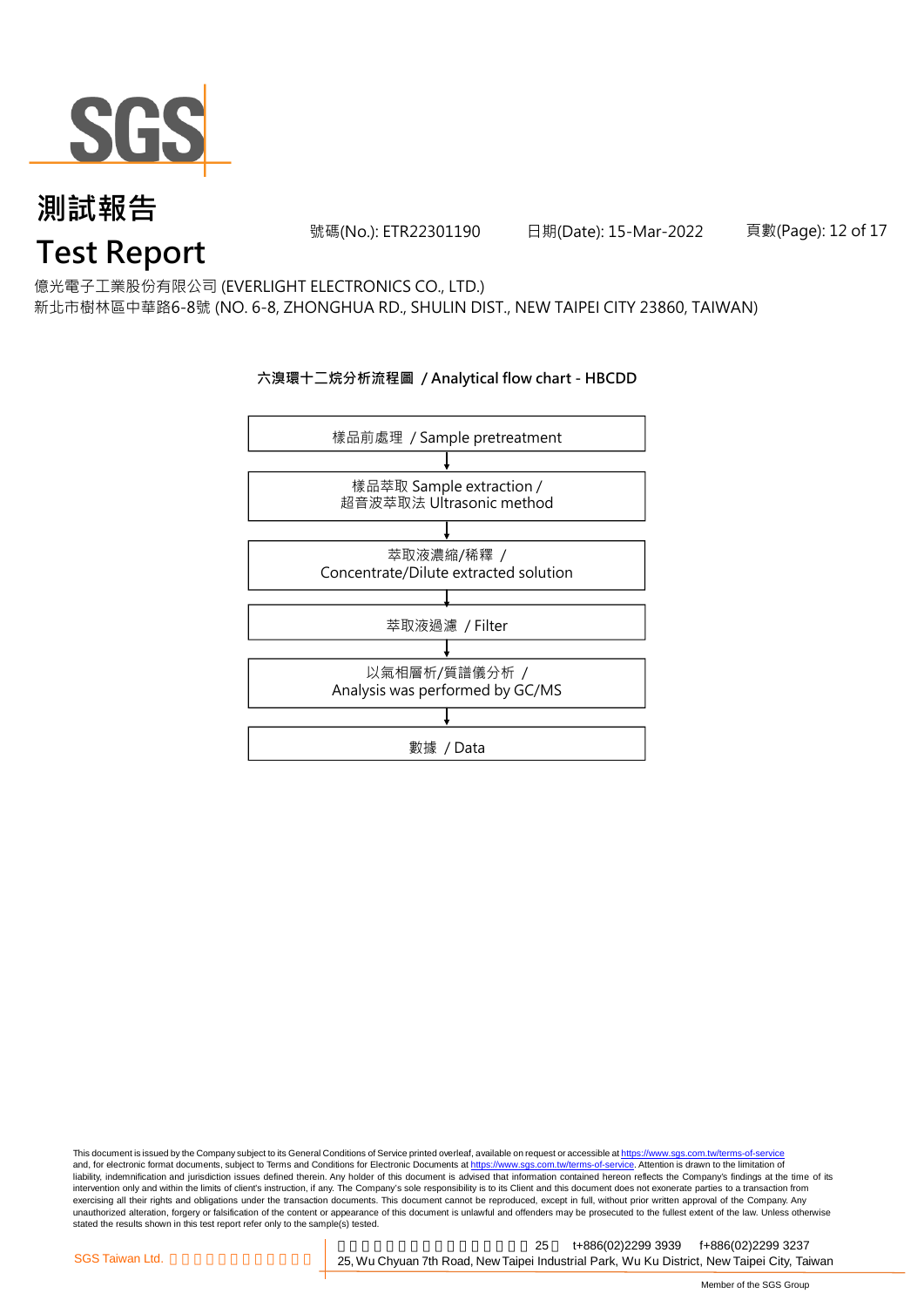

號碼(No.): ETR22301190 日期(Date): 15-Mar-2022

頁數(Page): 13 of 17

億光電子工業股份有限公司 (EVERLIGHT ELECTRONICS CO., LTD.)

新北市樹林區中華路6-8號 (NO. 6-8, ZHONGHUA RD., SHULIN DIST., NEW TAIPEI CITY 23860, TAIWAN)

# 樣品前處理/分樣 / Sample pretreatment/separation 秤重及將樣品放入樣品槽中 / Weighting and putting sample in cell 燃燒彈/吸收 Oxygen bomb combustion / Absorption 離子層析儀分析 / Analysis was performed by IC 稀釋至固定體積 / Dilution to fixed volume

**鹵素分析流程圖 / Analytical flow chart - Halogen**

This document is issued by the Company subject to its General Conditions of Service printed overleaf, available on request or accessible at <u>https://www.sgs.com.tw/terms-of-service</u><br>and, for electronic format documents, su liability, indemnification and jurisdiction issues defined therein. Any holder of this document is advised that information contained hereon reflects the Company's findings at the time of its intervention only and within the limits of client's instruction, if any. The Company's sole responsibility is to its Client and this document does not exonerate parties to a transaction from exercising all their rights and obligations under the transaction documents. This document cannot be reproduced, except in full, without prior written approval of the Company. Any<br>unauthorized alteration, forgery or falsif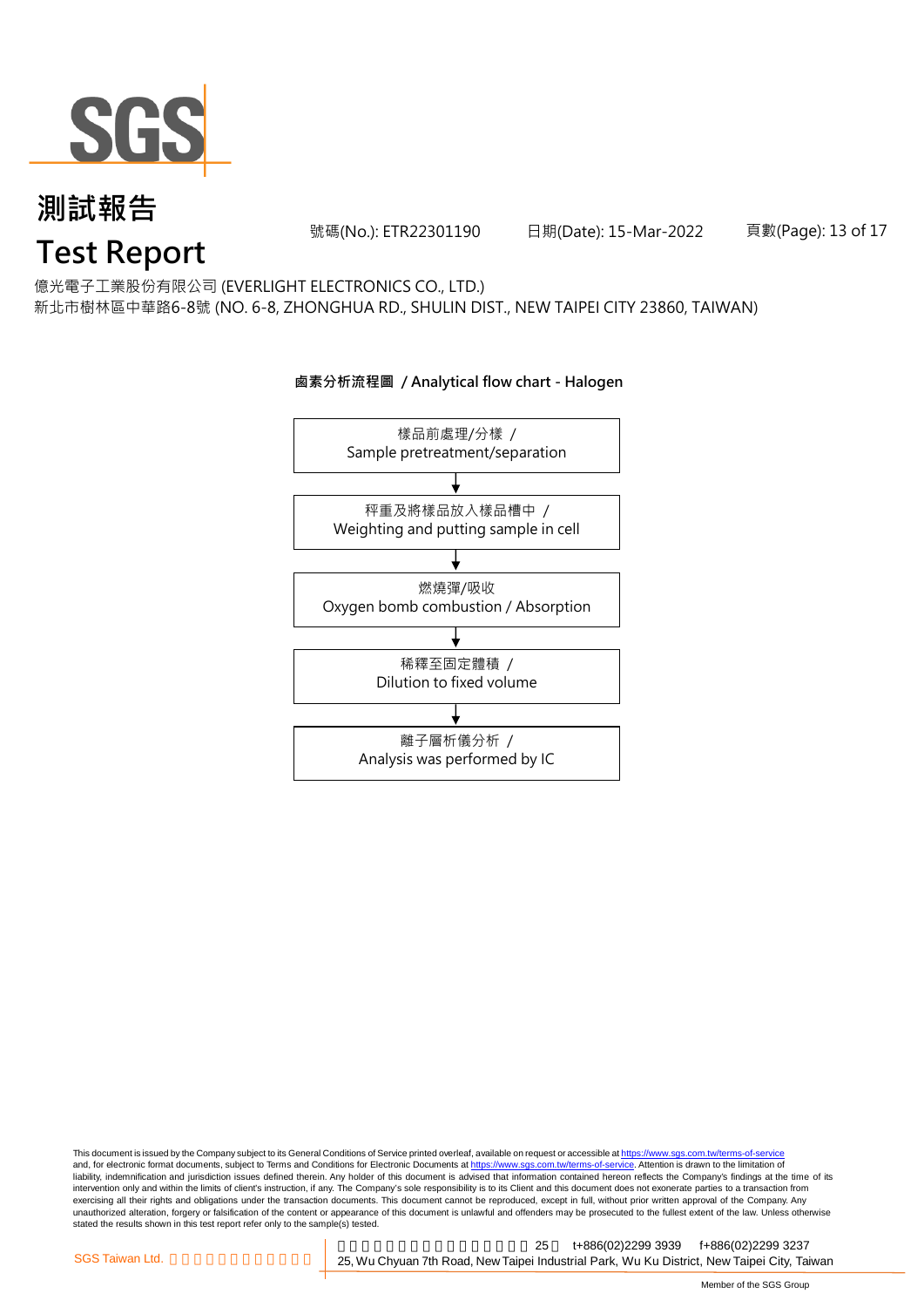

號碼(No.): ETR22301190 日期(Date): 15-Mar-2022

頁數(Page): 14 of 17

億光電子工業股份有限公司 (EVERLIGHT ELECTRONICS CO., LTD.)

新北市樹林區中華路6-8號 (NO. 6-8, ZHONGHUA RD., SHULIN DIST., NEW TAIPEI CITY 23860, TAIWAN)

### **全氟化合物(包含全氟辛酸/全氟辛烷磺酸/其相關化合物等等)分析流程圖 / Analytical flow chart – PFAS (including PFOA/PFOS/its related compound, etc.)**



This document is issued by the Company subject to its General Conditions of Service printed overleaf, available on request or accessible at https://www.sgs.com.tw/terms-of-service and, for electronic format documents, subject to Terms and Conditions for Electronic Documents at https://www.sgs.com.tw/terms-of-service. Attention is drawn to the limitation of liability, indemnification and jurisdiction issues defined therein. Any holder of this document is advised that information contained hereon reflects the Company's findings at the time of its intervention only and within the limits of client's instruction, if any. The Company's sole responsibility is to its Client and this document does not exonerate parties to a transaction from exercising all their rights and obligations under the transaction documents. This document cannot be reproduced, except in full, without prior written approval of the Company. Any<br>unauthorized alteration, forgery or falsif stated the results shown in this test report refer only to the sample(s) tested.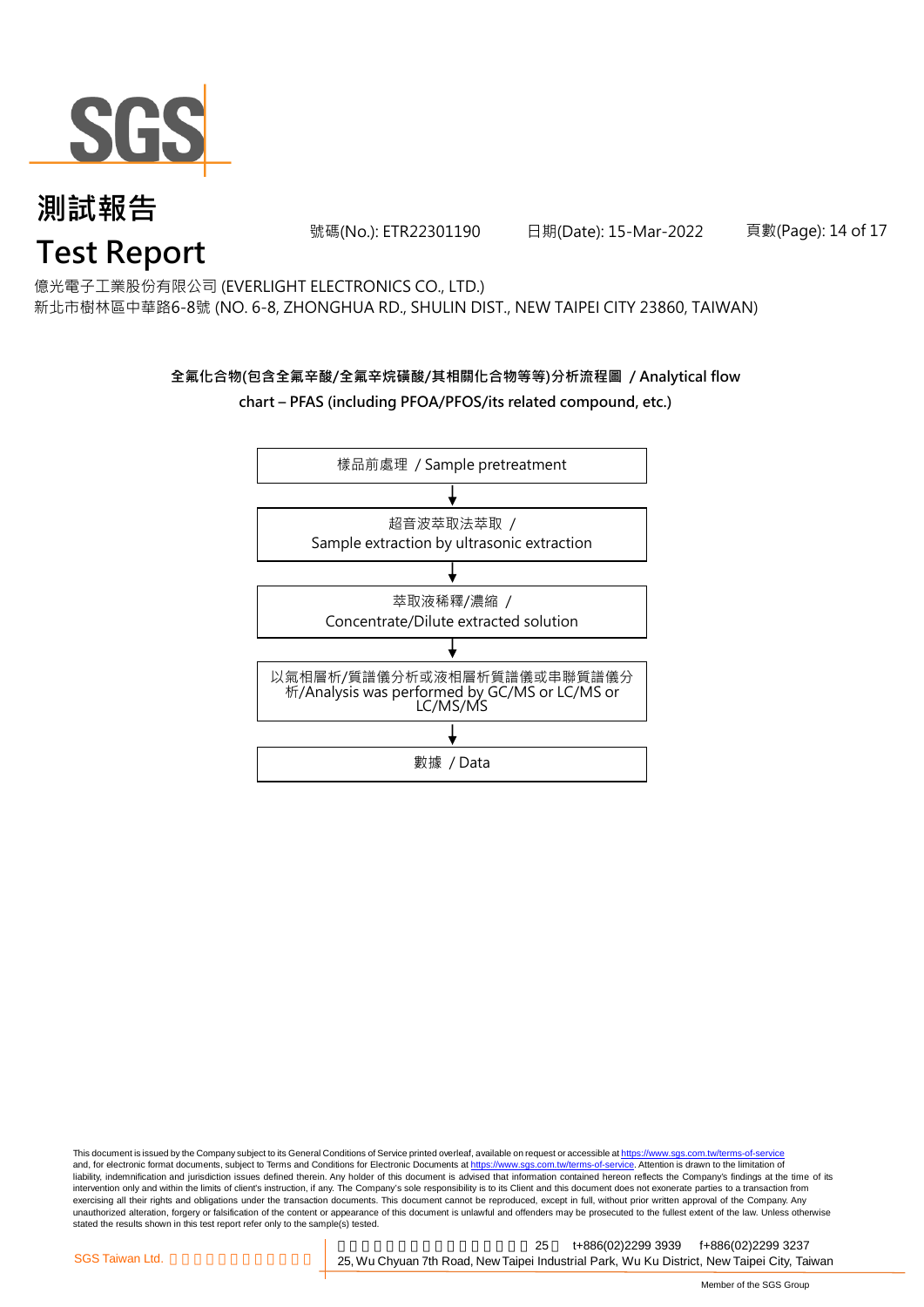

號碼(No.): ETR22301190 日期(Date): 15-Mar-2022

頁數(Page): 15 of 17

億光電子工業股份有限公司 (EVERLIGHT ELECTRONICS CO., LTD.)

新北市樹林區中華路6-8號 (NO. 6-8, ZHONGHUA RD., SHULIN DIST., NEW TAIPEI CITY 23860, TAIWAN)



This document is issued by the Company subject to its General Conditions of Service printed overleaf, available on request or accessible at <u>https://www.sgs.com.tw/terms-of-service</u><br>and, for electronic format documents, su liability, indemnification and jurisdiction issues defined therein. Any holder of this document is advised that information contained hereon reflects the Company's findings at the time of its intervention only and within the limits of client's instruction, if any. The Company's sole responsibility is to its Client and this document does not exonerate parties to a transaction from exercising all their rights and obligations under the transaction documents. This document cannot be reproduced, except in full, without prior written approval of the Company. Any<br>unauthorized alteration, forgery or falsif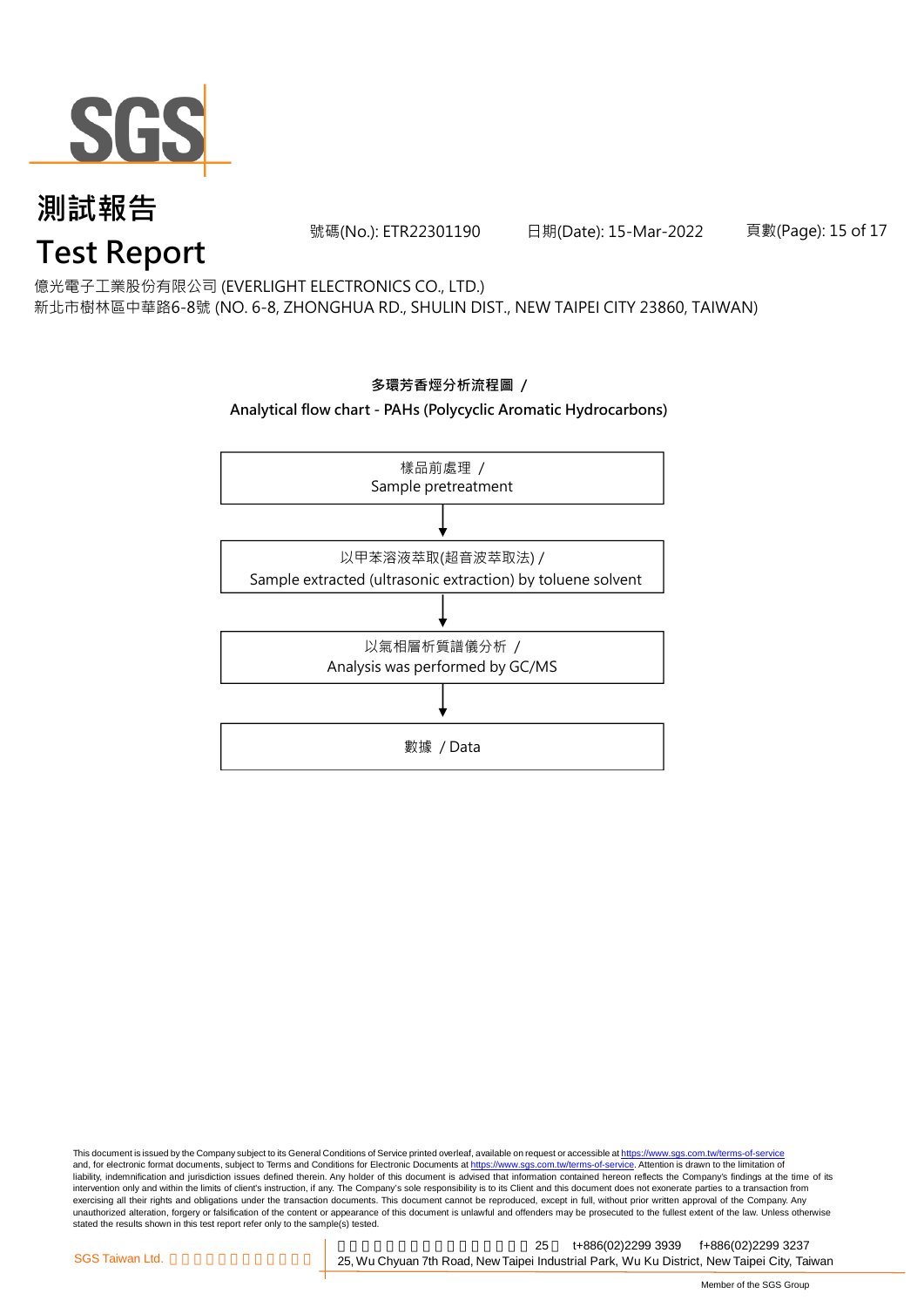

號碼(No.): ETR22301190 日期(Date): 15-Mar-2022

頁數(Page): 16 of 17

億光電子工業股份有限公司 (EVERLIGHT ELECTRONICS CO., LTD.)

新北市樹林區中華路6-8號 (NO. 6-8, ZHONGHUA RD., SHULIN DIST., NEW TAIPEI CITY 23860, TAIWAN)

### **元素(含重金屬)分析流程圖 / Analytical flow chart of Elements (Heavy metal included)**

根據以下的流程圖之條件,樣品已完全溶解。

These samples were dissolved totally by pre-conditioning method according to below flow chart.

【參考方法/Reference method:US EPA 3051A、US EPA 3052】



\* US EPA 3051A 方法未添加氫氟酸 / US EPA 3051A method does not add HF.

This document is issued by the Company subject to its General Conditions of Service printed overleaf, available on request or accessible at https://www.sgs.com.tw/terms-of-service and, for electronic format documents, subject to Terms and Conditions for Electronic Documents at https://www.sgs.com.tw/terms-of-service. Attention is drawn to the limitation of liability, indemnification and jurisdiction issues defined therein. Any holder of this document is advised that information contained hereon reflects the Company's findings at the time of its intervention only and within the limits of client's instruction, if any. The Company's sole responsibility is to its Client and this document does not exonerate parties to a transaction from exercising all their rights and obligations under the transaction documents. This document cannot be reproduced, except in full, without prior written approval of the Company. Any<br>unauthorized alteration, forgery or falsif stated the results shown in this test report refer only to the sample(s) tested.